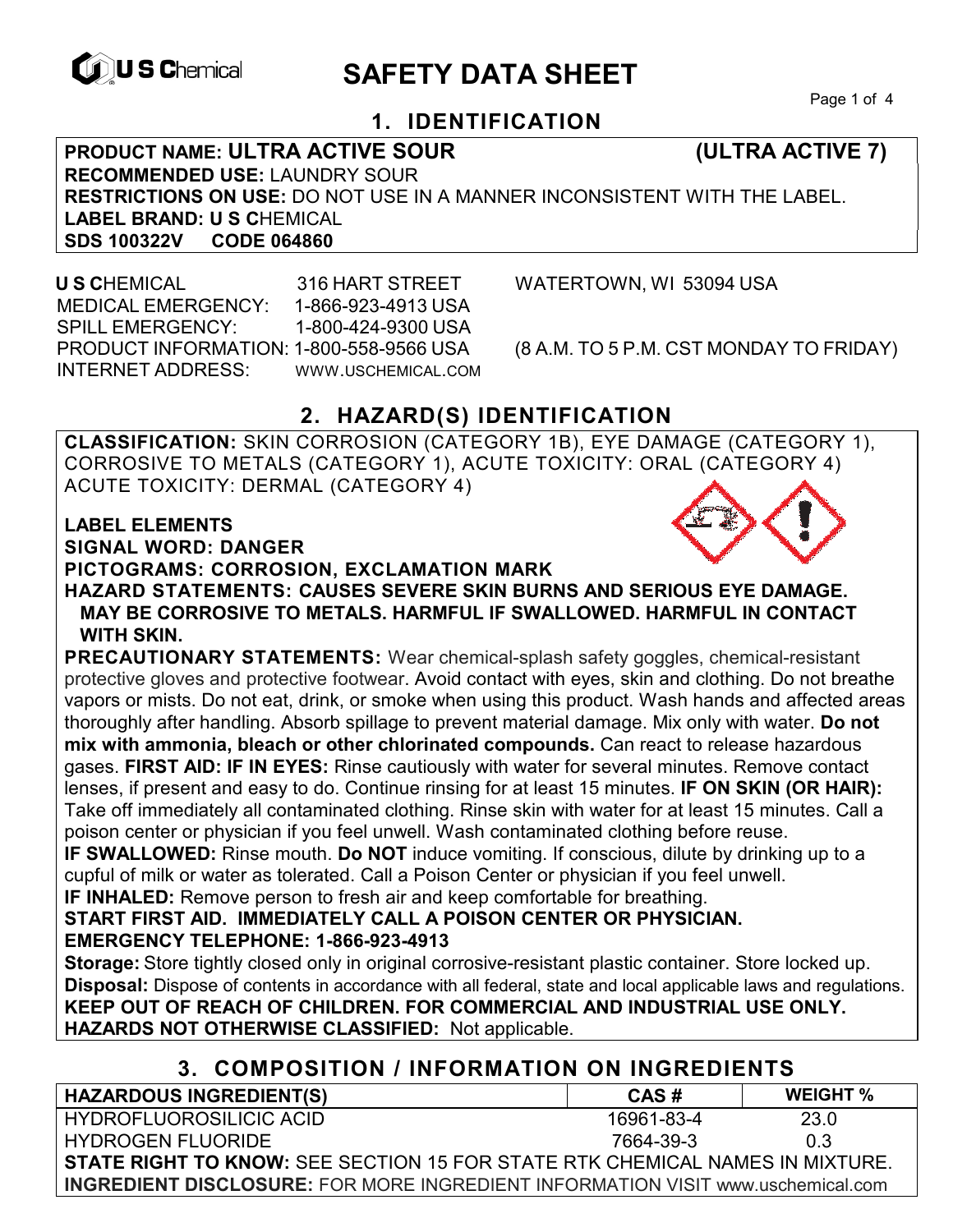# **4. FIRST-AID MEASURES** Page 2 of 4

**IF IN EYES:** RINSE CAUTIOUSLY WITH WATER FOR SEVERAL MINUTES. REMOVE CONTACT LENSES, IF PRESENT AND EASY TO DO. CONTINUE RINSING FOR AT LEAST 15 MINUTES. **IF ON SKIN (OR HAIR):** TAKE OFF IMMEDIATELY ALL CONTAMINATED CLOTHING. RINSE SKIN WITH WATER FOR AT LEAST 15 MINUTES. CALL A POISON CENTER OR PHYSICIAN IF YOU FEEL UNWELL. WASH CONTAMINATED CLOTHING BEFORE REUSE. **IF SWALLOWED:** RINSE MOUTH. **Do NOT** INDUCE VOMITING. IF CONSCIOUS, DILUTE BY DRINKING UP TO A CUPFUL OF MILK OR WATER AS TOLERATED. CALL A POISON CENTER OR PHYSICIAN IF YOU FEEL UNWELL. **IF INHALED:** REMOVE PERSON TO FRESH AIR AND KEEP COMFORTABLE FOR BREATHING. **START FIRST AID. IMMEDIATELY CALL A POISON CENTER OR PHYSICIAN. EMERGENCY TELEPHONE: 1-866-923-4913**

**MOST IMPORTANT SYMPTOMS / EFFECTS:** HARMFUL IN CONTACT WITH SKIN. CAUSES SEVERE SKIN BURNS AND SERIOUS EYE DAMAGE. MAY CAUSE BLINDNESS WITHOUT IMMEDIATE FIRST AID. HARMFUL IF SWALLOWED. CAUSES BURNS AND SERIOUS DAMAGE TO MOUTH, THROAT AND STOMACH. CORROSIVE TO ALL BODY TISSUES. **MEDICAL CONDITIONS AGGRAVATED:** NONE KNOWN.

**NOTE TO PHYSICIAN:** CALL 1-866-923-4913 FOR EXPOSURE MANAGEMENT ASSISTANCE.

# **5. FIRE-FIGHTING MEASURES**

**CHEMICAL HAZARDS:** CORROSIVE. NON-FLAMMABLE. **COMBUSTION PRODUCT HAZARDS:** OXIDES OF CARBON AND OTHER FUMES. **METHODS:** SELECT EXTINGUISHER AND METHODS BASED ON FIRE SIZE AND TYPE. **EQUIPMENT:** WEAR SCBA AND FULL PROTECTIVE GEAR AS CONDITIONS WARRANT. **NFPA RATING:** HEALTH-3/FLAMMABILITY-0/ INSTABILITY-0/SPECIAL HAZARD-N.AP. **SUITABLE EXTINGUISHERS:** WATER, DRY CHEMICAL, CO2 OR FOAM SUITABLE FOR FIRE. **UNSUITABLE EXTINGUISHERS:** NO RESTRICTIONS BASED ON CHEMICAL HAZARDS.

# **6. ACCIDENTAL RELEASE MEASURES**

**PERSONAL PRECAUTIONS:** EVACUATE UNPROTECTED PERSONNEL FROM AREA. WEAR PERSONAL PROTECTION INCLUDING RUBBER BOOTS. SEE SECTION 8. VENTILATE AREA IF NEEDED. BE CAREFUL NOT TO SLIP. WASH THOROUGHLY AFTER CLEAN-UP. **ENVIRONMENTAL PRECAUTIONS:** PREVENT SPILL FROM ENTERING DRAIN, STORM SEWER OR SURFACE WATERWAY. PREVENT WATER AND SOIL CONTAMINATION. **CLEAN-UP METHODS:** SMALL SPILLS MAY BE WIPED UP AND RINSED WITH WATER. FOR LARGER SPILLS, DIKE TO CONTAIN. PUMP TO LABELED CONTAINER OR ABSORB SPILLAGE AND SCOOP UP WITH INERT ABSORBENT MATERIAL. AFTER SPILL COLLECTION, RINSE AREA WITH WATER AND FOLLOW WITH NORMAL CLEAN-UP PROCEDURES.

# **7. HANDLING AND STORAGE**

**HANDLING:** FOLLOW ALL LABEL DIRECTIONS. INSTRUCT PERSONNEL ABOUT PROPER USE, HAZARDS, PRECAUTIONS, AND FIRST AID MEASURES. AVOID INHALATION, INGESTION, AND CONTACT WITH SKIN, EYES AND CLOTHING. DO NOT TASTE OR SWALLOW. REMOVE AND WASH CONTAMINATED CLOTHING AND FOOTWEAR BEFORE REUSE. PRODUCT RESIDUE MAY REMAIN IN EMPTY CONTAINERS. HANDLE CAREFULLY TO AVOID DAMAGING CONTAINER.

**STORAGE:** STORE TIGHTLY CLOSED ONLY IN ORIGINAL CORROSIVE-RESISTANT PLASTIC CONTAINER. STORE LOCKED UP. STORE AT AMBIENT TEMPERATURES IN A DRY AREA OUT OF DIRECT SUNLIGHT. PROTECT FROM FREEZING. ROTATE STOCK REGULARLY. KEEP AWAY FROM FOOD AND DRINK. KEEP OUT OF REACH OF CHILDREN.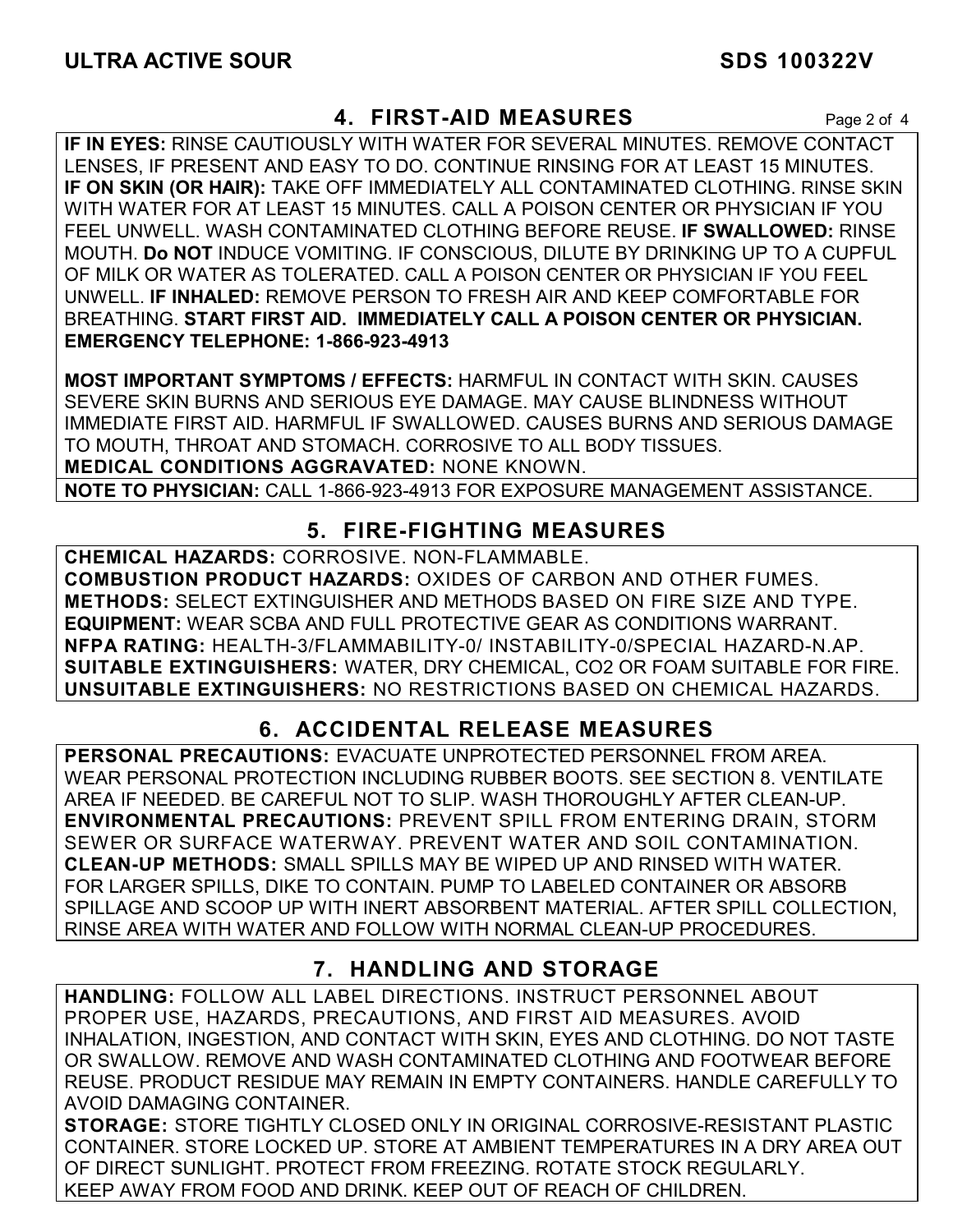## **8. EXPOSURE CONTROLS / PERSONAL PROTECTION** Page 3 of 4

**EXPOSURE LIMITS:** HYDROFLUOROSILICIC ACID = 2.5 MG/M3 TWA FLUORIDES, AS F (ACGIH/OSHA) HYDROGEN FLUORIDE = 0.5 PPM TWA, 2 PPM CEILING AS F (ACGIH), 3 PPM TWA AS F (OSHA) **ENGINEERING CONTROLS:** GENERAL ROOM VENTILATION IS TYPICALLY ADEQUATE.

#### **PERSONAL PROTECTION**

**EYES:** CHEMICAL-SPLASH SAFETY GOGGLES.

**HANDS:** CHEMICAL-RESISTANT PROTECTIVE GLOVES (NITRILE, NEOPRENE OR RUBBER). **RESPIRATORY:** NIOSH/MSHA CERTIFIED RESPIRATOR IF EXPOSURE LIMITS ARE EXCEEDED. **FEET:** PROTECTIVE FOOTWEAR. **BODY:** SUITABLE PROTECTIVE CLOTHING.

**HYGIENE MEASURES:** HANDLE IN ACCORDANCE WITH GOOD INDUSTRIAL HYGIENE AND SAFETY PRACTICE. TAKE OFF IMMEDIATELY ALL CONTAMINATED CLOTHING AND WASH IT BEFORE REUSE. WASH HANDS AND AFFECTED AREAS THOROUGHLY AFTER HANDLING. PROVIDE SUITABLE FACILITIES FOR QUICK DRENCHING OR FLUSHING OF THE EYES AND BODY IN CASE OF CONTACT OR SPLASH HAZARD.

## **9. PHYSICAL AND CHEMICAL PROPERTIES**

| <b>APPEARANCE: GREEN LIQUID</b>        | <b>AUTO-IGNITION TEMPERATURE: N.AV.</b>    |
|----------------------------------------|--------------------------------------------|
| <b>ODOR: PUNGENT</b>                   | <b>DECOMPOSITION TEMPERATURE: N.AV.</b>    |
| pH CONCENTRATE: BELOW 2.0 (ACIDIC)     | <b>EXPLOSIVE LIMITS (LEL/UEL): NONE</b>    |
| pH READY-TO-USE: N.AP.                 | <b>EVAPORATION RATE: N.AV.</b>             |
| pH @ USE DILUTION: N.AV.               | FLAMMABILITY (SOLID, GAS): N.AP.           |
| <b>PHYSICAL STATE: LIQUID</b>          | <b>FLASH POINT: NONE</b>                   |
| <b>RELATIVE DENSITY (WATER): 1.210</b> | <b>INITIAL BOILING POINT/RANGE: N.AV.</b>  |
| <b>SOLUBILITY (WATER): COMPLETE</b>    | <b>MELTING POINT/FREEZING POINT: N.AV.</b> |
| VAPOR PRESSURE: N.AV.                  | <b>ODOR THRESHOLD: N.AV.</b>               |
| VAPOR DENSITY: N. AV.                  | PARTITION COEFF. (N-OCTANOL/WATER): N.AV   |
| <b>VISCOSITY: NON-VISCOUS</b>          | <b>OTHER: N.AV.</b>                        |

# **10. STABILITY AND REACTIVITY**

**REACTIVITY:** MIXING WITH INCOMPATIBLES CAN RELEASE HEAT + HAZARDOUS GASES. **CHEMICAL STABILITY:** STABLE.

**POSSIBILITY OF HAZARDOUS REACTIONS:** SEE REACTIVITY. WILL NOT POLYMERIZE. **CONDITIONS TO AVOID:** TEMPERATURES BELOW 35°F (1.6°C) OR ABOVE 120°F (49°C). **MATERIALS TO AVOID:** BLEACH, METAL AND OTHER CLEANERS. MIX ONLY WITH WATER. **HAZARDOUS DECOMPOSITION PRODUCTS:** NONE UNDER NORMAL CONDITIONS.

# **11. TOXICOLOGICAL INFORMATION**

**ROUTES OF EXPOSURE:** EYES, SKIN, INGESTION, INHALATION.

**INFORMATION ON ROUTES OF EXPOSURE:** NO LC50/LD50 TEST DATA ON MIXTURE. **ACUTE EFFECTS /SYMPTOMS**: CORROSIVE TO ALL BODY TISSUES.

 **EYES:** CAUSES SERIOUS EYE DAMAGE. MAY CAUSE PAIN, REDNESS AND WATERING.  **SKIN:** CAUSES SEVERE SKIN BURNS. HARMFUL IN CONTACT WITH SKIN. MAY CAUSE DELAYED PAIN, REDNESS AND BLISTERING.

 **INGESTION:** CAUSES BURNS AND SERIOUS DAMAGE TO MOUTH, THROAT AND STOMACH. **INHALATION:** MAY CAUSE CORROSIVE EFFECTS TO NOSE, THROAT, AND RESPIRATORY SYSTEM. **CHRONIC / OTHER EFFECTS:** NO REPORTABLE GERM CELL MUTAGENS, SKIN SENSITIZERS, RESPIRATORY SENSITIZERS, REPRODUCTIVE TOXINS OR ASPIRATION HAZARDS.

**SPECIFIC TARGET ORGANS (SINGLE/REPEATED):** NONE KNOWN.

**NUMERICAL MEASURES OF TOXICITY:** ATEmix (ORAL)= 540 MG / KG,

ATEmix (DERMAL) = 1070 MG / KG, ATEmix (INHALATION VAPOR) = ABOVE 50 MG / L, ATEmix (INHALATION MIST) = 5 MG / L

**CARCINOGENS:** NO REPORTABLE ACGIH, IARC, NTP, OR OSHA CARCINOGENS.